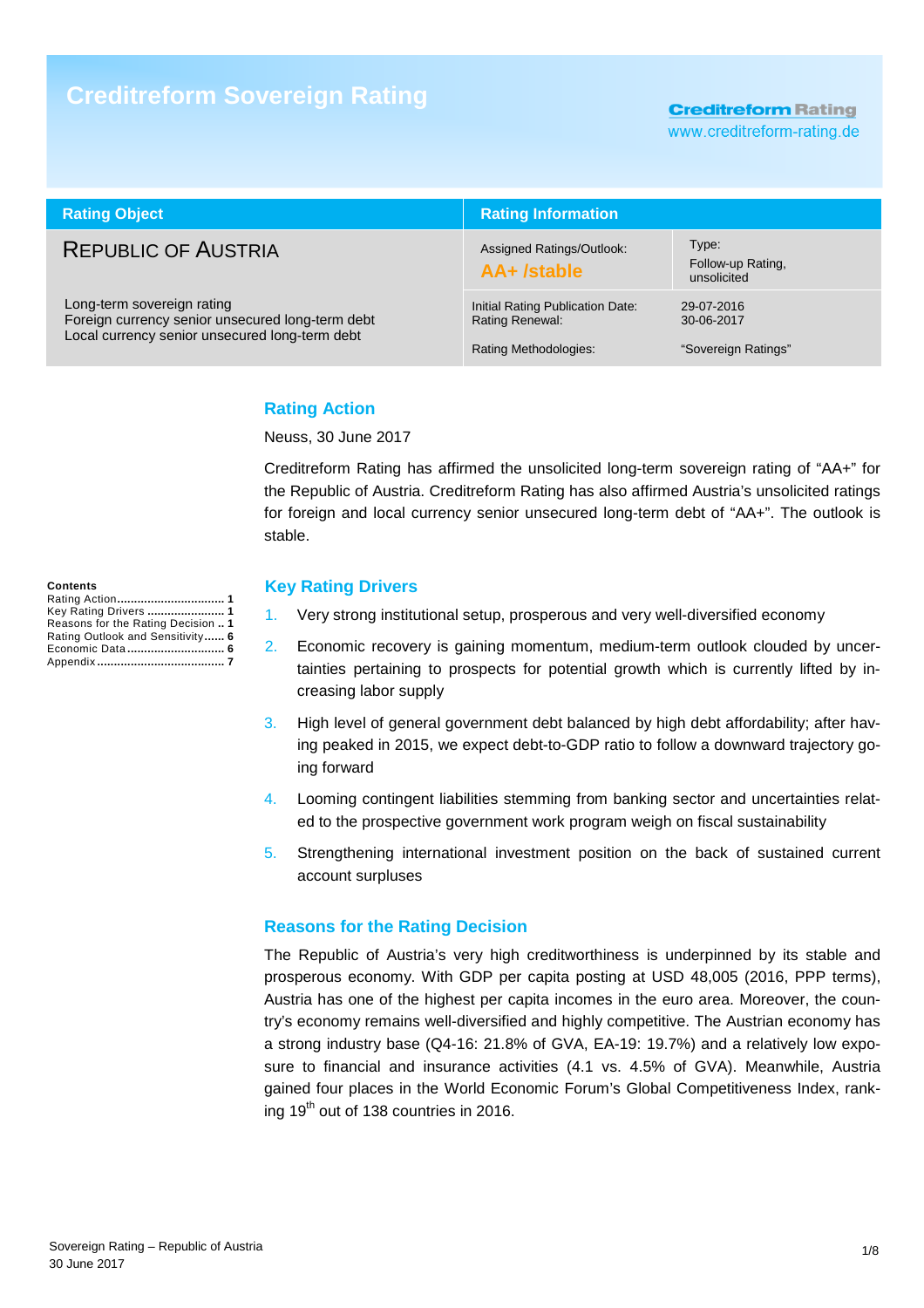In general, we believe that the Austrian economy benefits from euro area membership, which entails broader and deeper capital markets as well as advantages associated with the euro as a reserve currency.

Our assessment also reflects the country's very strong institutional framework. As indicated by the World Bank's World Governance Indicators, Austria continues to be characterized by an exceptionally high quality of contract enforcement and property rights, high government effectiveness and low levels of corruption. Although the sovereign may lag behind AAA peers such as Germany, Denmark or Sweden when it comes to the determined effort in addressing essential reform steps to overcome structural impediments to economic development, the government has undertaken or initiated reforms which we view as first important steps in some crucial areas (see below).

Thus, a wide-ranging tax reform took effect on 01 January 2016, which lowered taxes for low- and middle-income earners and implemented a partial repayment of social security contributions for individuals with incomes below the first tax bracket. Still, Austria exhibits one of the highest tax wedges among OECD countries. While the average OECD tax wedge for a single person with no children stood at 36.0%, Austrian earners face a tax wedge of 47.1%, though it has decreased somewhat as compared to 2015 (49.6%).

The tax relief has bolstered private households' disposable income, thus prompting a sharp increase in private consumption spending, which grew by 1.5% y-o-y as compared to an annual average of 0.3% in 2011-15, and a recovery in investment, displaying a y-oy growth rate of 3.4% (2015: 0.7%). Also, public consumption growth stayed high at 1.9%, mainly due to strong refugee inflows. On the back of a significant strengthened domestic demand, real GDP growth leapt to 1.5% in 2016, having averaged at 1.0% in 2011-15. Net exports dragged on growth last year, as investment-driven imports increased twice as fast as exports.

In this year's first quarter, economic activity stepped up a gear as real GDP rose by 1.9% y-o-y (Q1-16: 1.4%). We expect real GDP to increase by an average 1.8% in 2017-18, supported by solid private consumption and vivid investment activity. We believe that private consumption will benefit from the favorable performance of the labor market, which is set to remain strong. Even though the annual unemployment rate slightly increased from 5.7 in 2015 to 6.0% in 2016, the seasonally adjusted monthly average has edged down to 5.5% (Apr-17) more recently and Austria continues to have one of the lowest unemployment rates in Europe (EA-19: 9.3%). It has to be noted that the increase was mainly driven by brisk labor supply which has risen significantly over the recent years – in 2016 employment posted at 76.2% of active population, up from 75.5% a year before. In particular, high levels of migration and an increasing share of elderly employed people have led to the rise in labor supply.

To be sure, the impact of the 2016 tax reform is likely to subside going forward and we expect that private household spending will be somewhat dented by rising HICP inflation, dragging on real disposable income. Fueled by rising energy prices and Austria's buoyant tourism sector, HICP inflation has picked up significantly, standing at 1.5% in May-17 – well above levels observed a year before (0.8%) – and the average EA-19 level of 1.0%.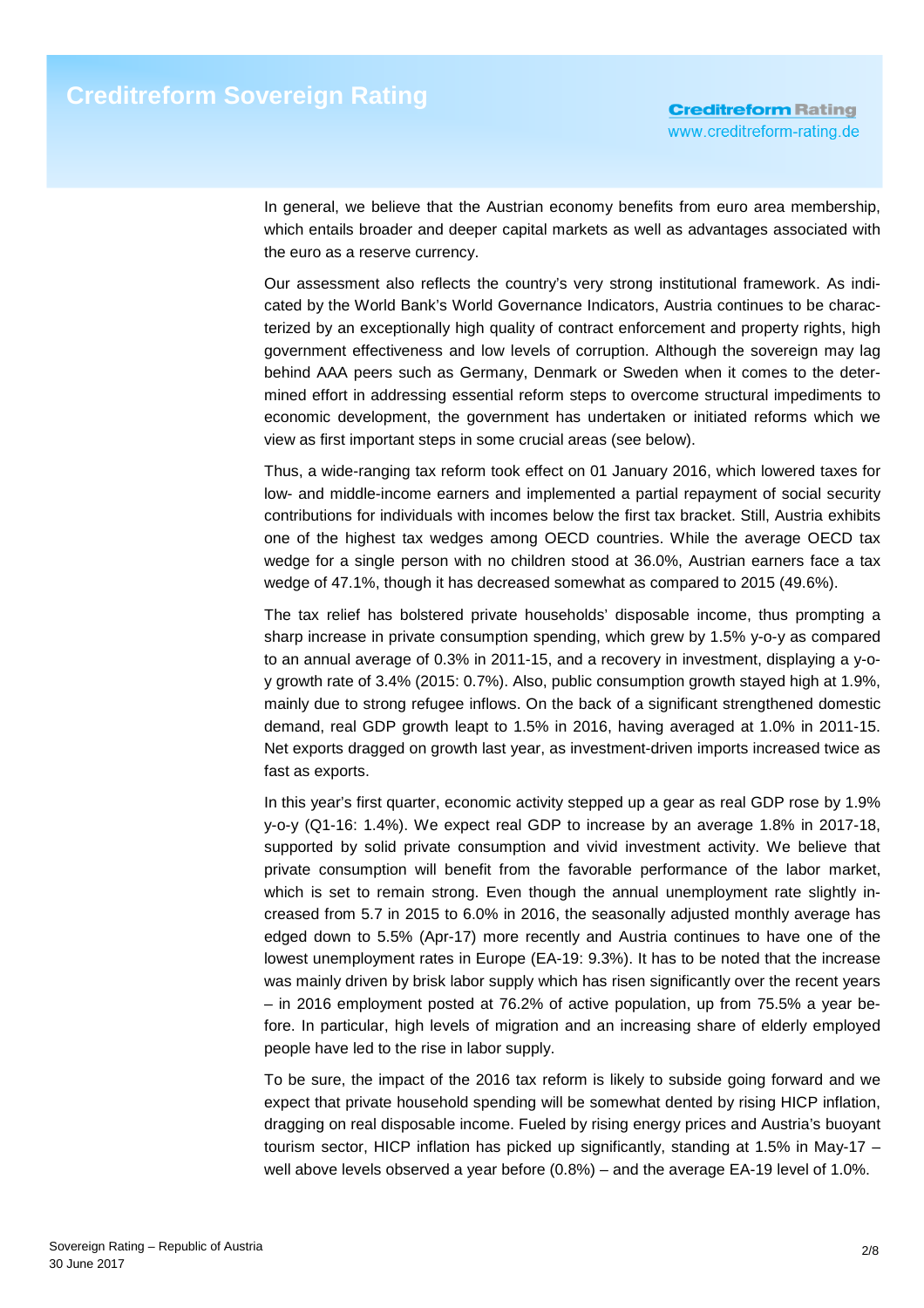Meanwhile, we forecast dynamic investment to remain in place. Business sentiment and new orders have seen further improvement and capacity utilization in the industry sector has increased to levels well above its long-term average, signaling an increasing need for expansion investment. Furthermore, investment activity should benefit from external demand which has got off to a good start this year (Jan-Mar 17: +10.3% y-o-y). Exports are likely to increase in view of improved prospects for global trade in 2017 and firming growth in the euro area and Germany in particular – the euro area and Germany account for 51.6% and 30.5% of Austria's exports (2016), respectively.

That said, we believe that medium-term prospects for the Austrian economy are subject to some uncertainty related to potential output going forward. Despite the recent improvement from an annual average potential growth of 0.9% (2010-15) to 1.4% in 2016, this was almost entirely driven by the increasing labor supply (see above), while investment as well as productivity were virtually flat over the recent years (AMECO data). Thus, between 2010 and 2016 the investment-to-GDP ratio ticked up slightly by 1.2 p.p. (with public investment: -0.3 p.p. GDP) and TFP fell by 0.2%.

Since last year, the government has announced several measures and reform plans to tackle structural weaknesses and obstacles for medium- to long-term growth. Initiatives include the de-bureaucratization and simplification of the Austrian Commerce Regulation Act (Gewerbeordnung), a package of measures to support start-ups (i.e. refunding of non-wage labor costs, lowering regulatory barriers for establishment of start-ups), the provision of financial support for infrastructure investment, as well as measures geared towards the enhancement of investment at the municipal level and expenditure on R&D.

On 30 January 2017 the government presented a work program (Arbeitsprogamm der Bundesregierung 2017/2018), summarizing the main policy proposals for the remainder of the SPÖ/ÖVP-coalition's legislative period. This comprehensive work program aims at strengthening growth and employment as well as improving competitiveness, while concurrently providing greater security to citizens. Key proposals include e.g. the gradual lowering of non-wage labor costs and a so-called employment bonus for creating new jobs, an inflation-indexation of lower tax brackets, limitation or reduction of (labor) migration, removing impediments to employment of older workers and de-regulation.

We believe that the measures outlined above generally point in the right direction and have the potential to foster growth and competitiveness. However, the government work program appears to be rather vague as regards a detailed quantification of the economic and fiscal impact of the proposed measures. It is noted that the cumulative costs of the program are estimated at around EUR 4bn and are supposed to be financed by expenditure savings, cuts, and redeployment, while EUR 1.2bn will be financed by growth and employment effects.

More importantly, the parliamentary coalition collapsed in May 2017 and an early general election will be held on 15 October 2017. Despite current efforts, we believe that a vigorous implementation of the authorities' ambitious reform package presented earlier this year can be called into doubt or is, at the least, uncertain. What is more, talk of nationalism or populism may resurface with the possibility of the far-right Freedom Party (FPÖ)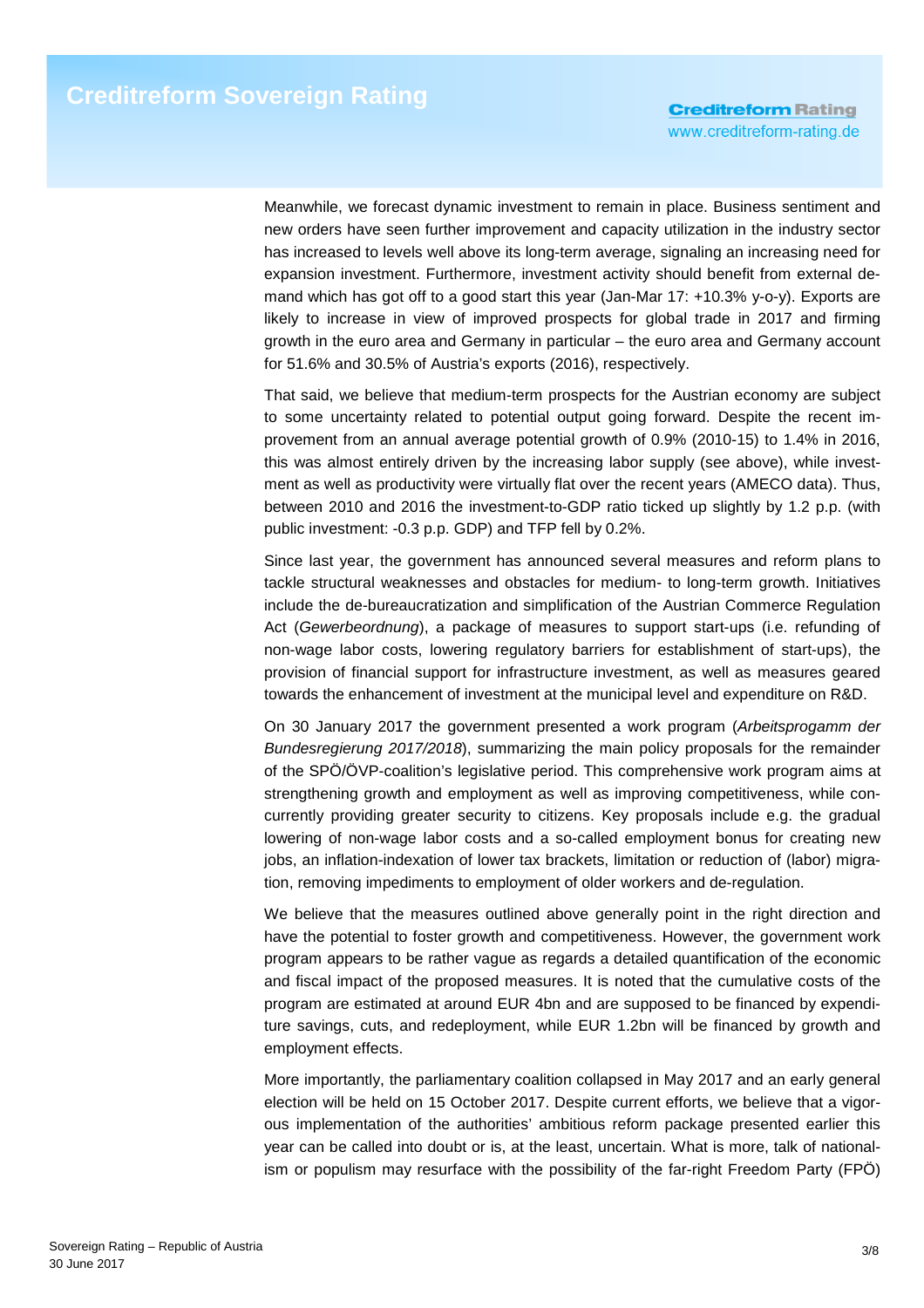entering government. Recent polls see the center-right party ÖVP ahead of SPÖ and FPÖ, which are roughly at the same level.

Notwithstanding the potential fiscal risks implied by the work program and political uncertainty arising from the snap election, we expect that the Austrian government will maintain necessary fiscal adjustment and consolidation. Last year the headline fiscal balance deteriorated, mainly due to the 2016 tax reform, lower revenues from capital gains taxes, and refugee-related spending. Thus, the deficit widened from 1.1 to 1.6% of GDP in 2015-16. Owing to declining financing costs and vivid growth, general government debt levelled off and came in at 84.6% of GDP in 2016, after peaking at 85.5% of GDP a year before.

Looking forward, we assume that the fiscal deficit should decrease to 1.1% of GDP and is set to narrow further in 2018-19. Austria's economic recovery and rising employment are likely to contribute to a gradually improving headline balance, as are the absence of further one-off payments for banks and declining interest payments. Moreover, the slowing refugee inflow should lead to lower expenditures. Applications for asylum halved (-52.7% y-o-y) in 2016 and stood 53.1% below last year's reading for the months January to May in 2017. The government expects an impact on the headline balance of approx. 0.47% of GDP (2016: 0.48% of GDP).

The sovereign is benefiting from very low interest rates in the euro area, as the average interest rate of debt issued in 2016 stood at a mere 0.3%, down from 0.5% in 2015. At the same time, interest expenditure declined from 4.74 to 4.24% of general government revenue in 2015-16. Hence, the high level of general government debt is balanced by the sovereign's high debt affordability. Furthermore, we view Austria's well-balanced debt distribution as credit positive, as the sovereign's debt portfolio achieved an average maturity of 8.8y in 2016 and as of 06-06-17 only 15.7% of total government bond volume outstanding is due in 2017-18. Also, Austria maintains a diversified and stable investor base.

We believe that general government debt will continue on a downward trajectory, buttressed by robust growth, the declining headline deficit and the sell-off of nationalized banks' assets. KA Finanz and immigon continued with the liquidation of their portfolios, reducing total assets by EUR 2.5bn and 1.4bn in 2016, respectively. Uncertainties related to the wind-down of HETA and the guarantee issued by Carinthia were largely eliminated in October 2016, as 98.7% of the creditors accepted the offer from KAF (Kärntner Ausgleichszahlungs-Fonds). As a result, the major share of funding (EUR 8.2bn) will come from the central government, leaving the state of Carinthia with a contribution of EUR 1.2bn. However, fiscal metrics are subject to large contingent liability risks. Although public guarantees fell as compared to 2015, they post at a still high 21.0% of GDP, of which 5.8 p.p. are linked to the financial sector (2015: 6.9% of GDP).

On the whole, we view fiscal risks stemming from the banking sector as limited and manageable. The loan-deposit ratio of Austria's banks decreased to 104.5% in Dec-16 (CESEE subsidiaries: 80%), down from 108.5% in Dec-15, and the NPL ratio fell further to a low 5.3% (Dec-15: 6.9%). Banks have also strengthened their capitalization and profitability, albeit facing ample room for improvement as compared to European peers –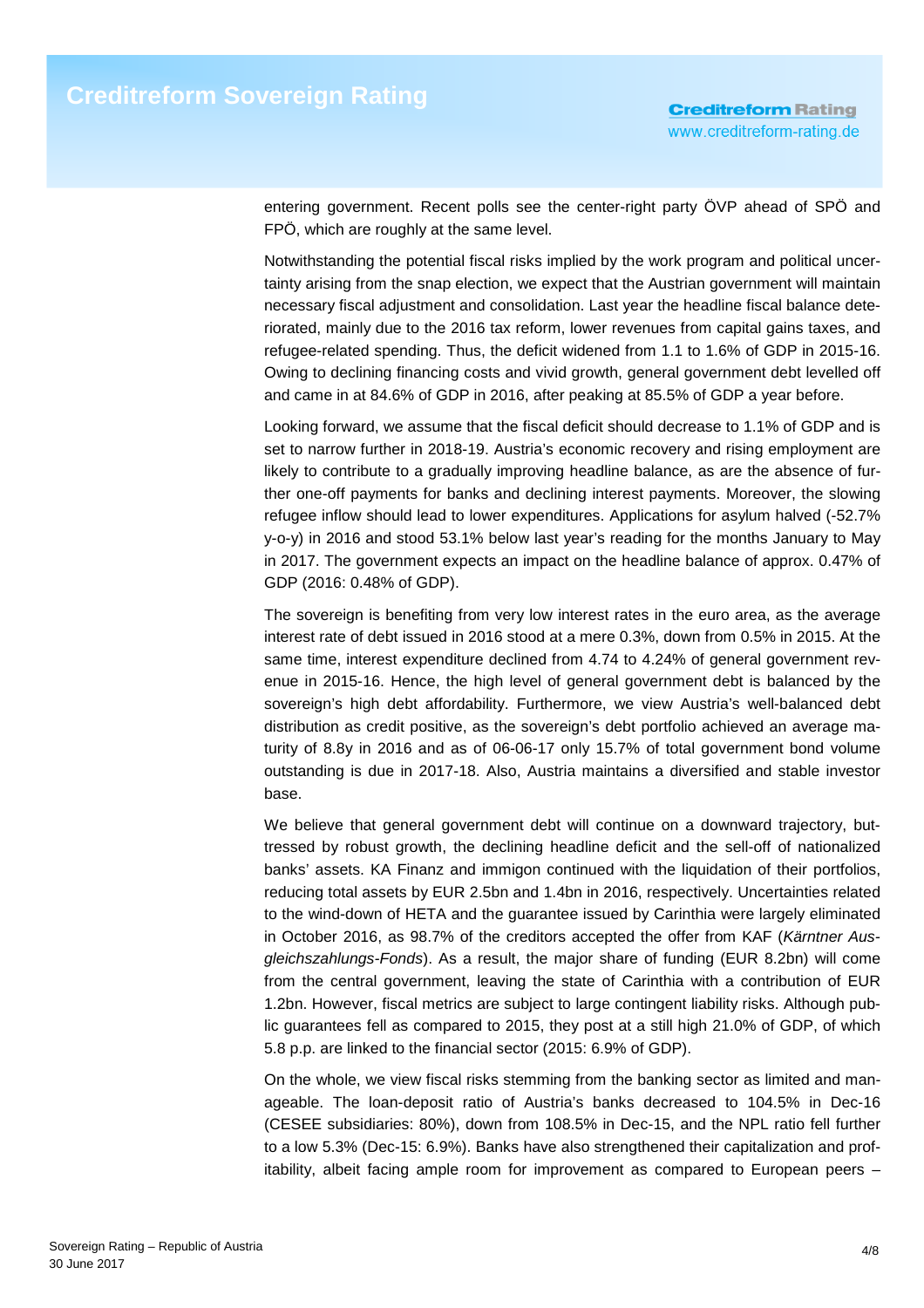displaying a CET1 ratio of 13.7% and a ROA of 0.5% (Dec-16). Concurrently, credit risk arising from the banks' CESEE exposure has to be monitored. The volume of foreign currency loans in CESEE countries is trending downwards. According to OeNB, it declined by 65% to EUR 33bn. Still, Austrian banks face a large foreign exposure concentrated in CESEE markets, with CESEE countries accounting for two thirds of banks' foreign claims. In addition, the volume of foreign currency loans in Austria dropped to EUR 25.1bn, having halved since 2011 (EUR 49.1bn), though private households still display a relatively high exposure to foreign currency loans (Dec-16: 13.7% of the total loan volume to households).

Rapidly rising house prices remain a concern, as Austria exhibits one of the most dynamic housing markets in Europe. Since mid-2015, house prices have picked up significantly, showing quarterly rates of more than 5%. However, household indebtedness is comparatively low, standing at 52.8% of GDP in Q4-16 (EA-19: 64.6%), according to Eurostat unconsolidated financial accounts data. And though trending upwards, the volume of outstanding mortgage loans has hovered in the range between 3.5 and 5.3% since Jan-16. What is more, the OeNB has emphasized that several aspects signal limited financial stability risk, i.e. the relatively low volume of loans for house purchase as compared to the euro area as a whole (Dec-16: 31.4 vs. 40.0% of GDP), conservative lending standards, and the low base level of house prices.

In the medium to long term, age-related expenditure is set to weigh on fiscal sustainability. In view of the rising share of elderly (65y+; 2013-60: 18.2 to 28.9%), pension and healthcare expenditure (2015: 14.8 and 8.0% of GDP), which are among the highest in Europe, are expected to rise. According to the Austrian Pension Commission, the reforms implemented so far, e.g. tighter pension eligibility criteria, have shown initial effects. Recently, the EU Commission has stressed that more has to be done to contain healthcare expenditure.

As regards the fiscal framework, fiscal competences remain fragmented and the framework can still be regarded as rather complex. Having said this, efforts to streamline the various layers of government are underway, as the Austrian government adopted the Fiscal Equalization Act, which e.g. intends to implement a revenue-/expenditure-sharing system and a system of benchmarks going forward.

We assess Austria's external position as sound and improving. Buttressed by a sustained current account surplus, the net international investment position has steadily strengthened, increasing from 2.9 to 5.2% of GDP in 2015-16, after standing at -12.9% of GDP in 2006. The current account is oscillating around 2% of GDP since 2011. Last year, the current account surplus narrowed somewhat from 1.9 to 1.7% of GDP, but held up well thanks to a strong balance of services (2.9% of GDP) underpinned by dynamic business services and tourism. Austria's external liabilities have continued on their downward path, falling from 171.4 to 159.4% of GDP in 2015-16. This is mainly due to deposit-takers having considerably down-sized their foreign liabilities over recent years (2016: 47.8% of GDP, 2007: 111.7%).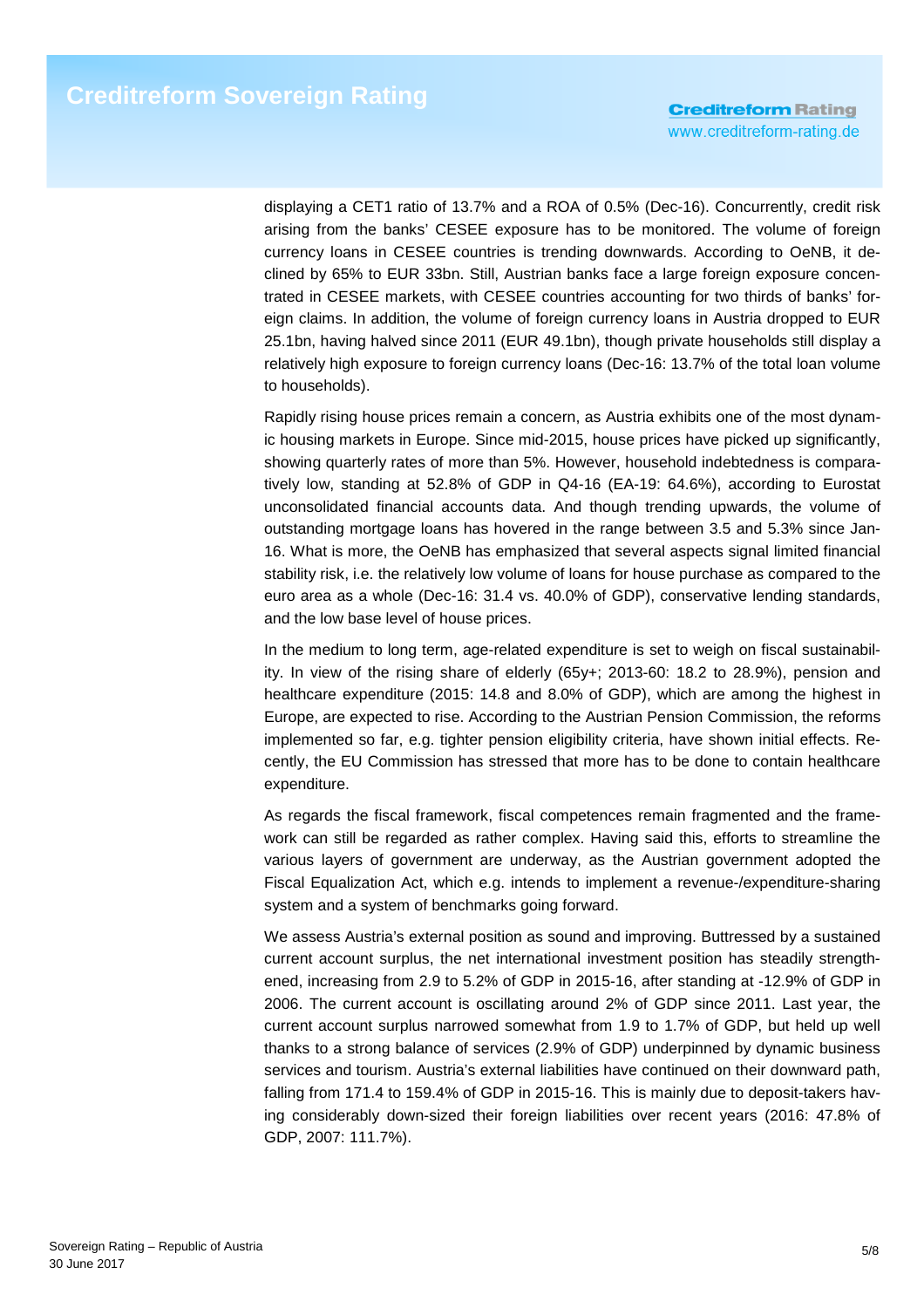## **Rating Outlook and Sensitivity**

Our Rating outlook on the long term sovereign rating of AA+ is stable, as we assume that the risk situation underlying the key factors affecting sovereign credit risk – including macroeconomic performance, institutional structure, fiscal sustainability, and foreign exposure – will remain fundamentally unchanged in the near term.

Our AA+ rating could be lowered if we observed lower-than-expected medium-term growth or if the government failed to make progress in effectively implementing needed structural reforms. While the impact of Brexit on the Austrian economy is likely to be low, a slowdown in global trade, particularly in the euro area, may be detrimental to mediumterm growth. In this vein, firming nationalist and protectionist policies in Europe may have a negative impact on economic activity in Austria. In addition, fiscal slippages could put pressure on the sovereign's ratings. Against this backdrop, the financial sector has to be vigilantly monitored, as resurfacing problems and further one-off costs could have negative repercussions on the general government's budget and the expected fiscal consolidation path. Also, we may consider a downgrade should the institutional framework in Austria be impaired.

Austria's credit rating could be raised if the Austrian economy expands at a higher-thanexpected growth rate over the medium term. Against this background, faster progress in implementing structural reforms which put potential growth on a sustained upward path could be beneficial to our credit assessment. Additionally, significant progress in fiscal consolidation and a faster-than-projected wind-down of distressed banks could translate into an upgrade.

Primary Analyst Johannes Kühner Sovereign Credit Analyst j.kuehner@creditreform-rating.de +49 2131 109 1462

Chair Person Benjamin Mohr Head of Sovereign Ratings b.mohr@creditreform-rating.de +49 2131 109 5172

## **Ratings\***

| Long-term sovereign rating                       | AA+/stable    |
|--------------------------------------------------|---------------|
| Foreign currency senior unsecured long-term debt | $AA+$ /stable |
| Local currency senior unsecured long-term debt   | $AA+$ /stable |
| *) Unsolicited                                   |               |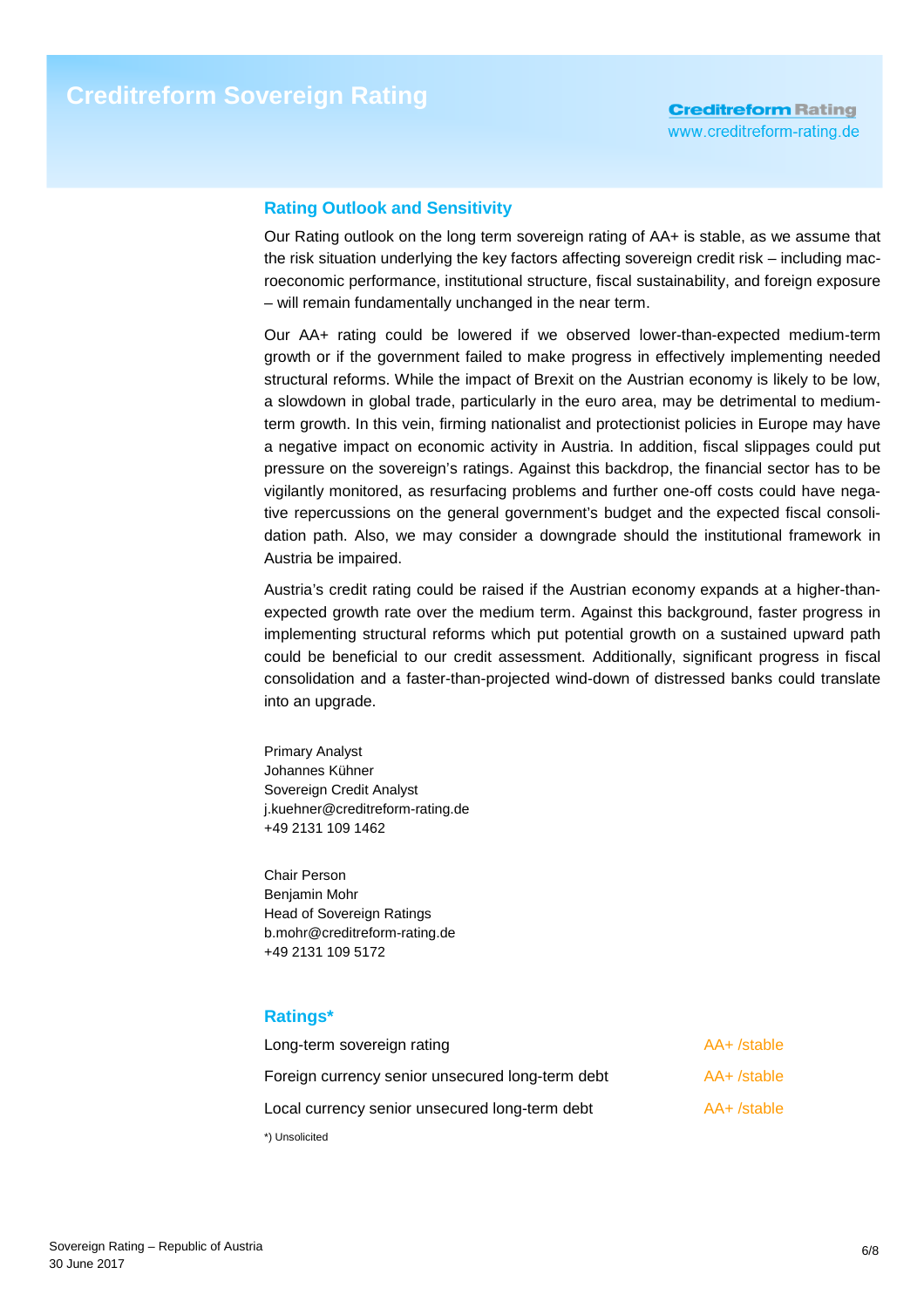# **Creditreform Rating**

www.creditreform-rating.de

#### **Economic Data**

| [in %, otherwise indicated]           | 2011   | 2012   | 2013   | 2014   | 2015   | 2016   | 2017e  |
|---------------------------------------|--------|--------|--------|--------|--------|--------|--------|
| Real GDP growth                       | 2.8    | 0.7    | 0.1    | 0.6    | 1.0    | 1.5    | 1.9    |
| GDP per capita (PPP, USD)             | 44.327 | 45.276 | 45.787 | 46.542 | 47.072 | 48.005 | 49,371 |
| Inflation rate, y-o-y change          | 3.6    | 2.6    | 2.1    | 1.5    | 0.8    | 1.0    | 1.9    |
| Default history (years since default) | n.a.   | n.a.   | n.a.   | n.a.   | n.a.   | n.a.   | n.a.   |
| Life expectancy at birth (years)      | 81.0   | 80.9   | 81.1   | 81.5   | 81.8   | n.a.   | n.a.   |
| Fiscal balance/GDP                    | $-2.6$ | $-2.2$ | $-1.4$ | $-2.7$ | $-1.1$ | $-1.6$ | $-1.1$ |
| Current account balance/GDP           | 1.6    | 1.5    | 2.0    | 2.4    | 1.9    | 1.7    | n.a.   |
| External debt/GDP                     | 183.7  | 199.8  | 192.2  | 168.6  | 171.4  | 159.4  | n.a.   |

## **Appendix**

#### **Regulatory Requirements**

This sovereign rating is an unsolicited credit rating. Neither the rated sovereign nor a related third party participated in the credit rating process. Creditreform Rating AG had no access to the accounts, representatives or other relevant internal documents for the rated entity or a related third party.

The rating was conducted on the basis of Creditreform Rating´s "Sovereign Ratings" methodology. Creditreform Rating AG ensures that methodologies, models and key rating assumptions for determining sovereign credit ratings are properly maintained, up-to-date, and subject to a comprehensive review on a periodic basis. A complete description of Creditreform Rating´s rating methodologies is published on the following internet page: www.creditreform-rating.de.

A Rating Committee was called consisting of highly qualified analysts of Creditreform Rating AG. The quality of information available on the rated entity was considered satisfactory. The analysts and committee members declared that the rules of the Code of Conduct were complied with and that the rating action was and is free of any existing or potential conflicts of interest. The analysts presented the results of the quantitative and qualitative analyses and provided the Committee with a recommendation for the rating decision. After the discussion of the relevant quantitative and qualitative risk factors, the Rating Committee arrived at a unanimous rating decision. The weighting of all risk factors is described in Creditreform Rating´s "Sovereign Ratings" methodology. The main arguments that were raised in the discussion are summarized in the "Reasons for the Rating Decision".

#### **Disclaimer**

Any rating issued by Creditreform Rating AG is subject to the Creditreform Rating AG Code of Conduct which has been published on the web pages of Creditreform Rating AG. In this Code of Conduct, Creditreform Rating AG commits itself – systematically and with due diligence – to establish its independent and objective opinion as to the sustainability, risks and opportunities concerning the entity or the issue under review.

When assessing the creditworthiness of sovereign issuers, Creditreform Rating AG relies on publicly available data and information from international data sources, governments and national statistics. Creditreform Rating AG assumes no responsibility for the true and fair representation of the original information.